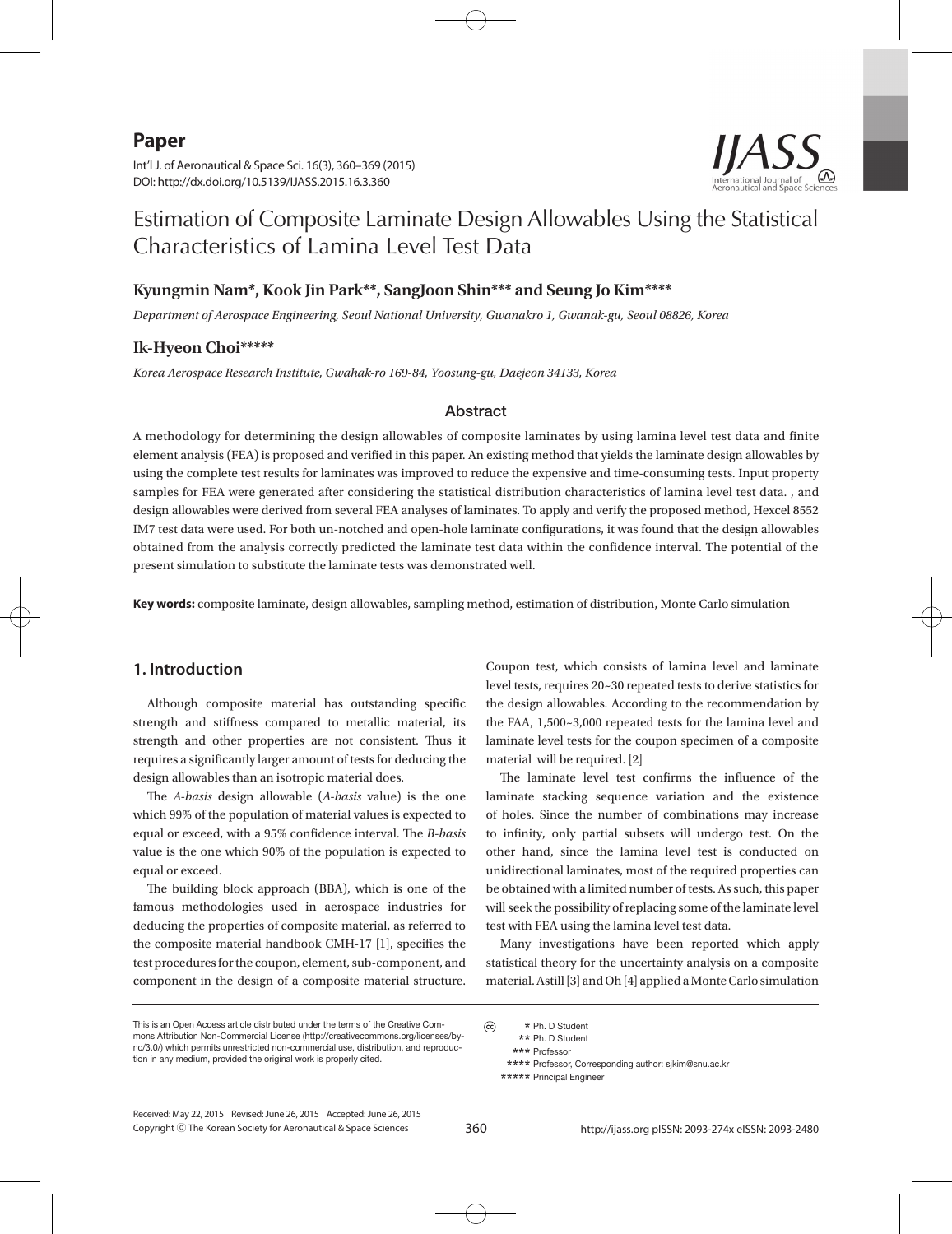(MCS) to evaluate structural strength, considering the influence of statistical characteristics of composite material properties. Fukuda [5], Goda [6], Yuan [7], and Zhou [8] considered more properties, such as the strength of a fiber or the diameter of a fiber as a random variable that displays either a normal or a Weibull distribution. Vinckenroy [9] used the goodness-of-fit test to estimate the statistical distribution of the material properties such as strength, modulus, Poisson's ratio from the tests, and using that properties with input parameters, performed MCS for the laminate strength.

In the field of reliability, the reliability index is estimated by a variety of methods, such as the first order second moment method (FOSM) and second order second moment method (SOSM) to compute the failure probability. The response surface method (RSM) has been suggested to improve efficiency of the reliability analysis. Lee [10] introduced the MCS , advanced SOFM (ASOFM), and RSM, and compared their efficiencies for analyzing the failure probability and reliability of the composite laminates. With the statistical finite element method (SFEM), statistics was used to introduce variances of input properties into the formulation of the finite element method [11].

Nonetheless, most theories assumed that all the input variables should obey predetermined distributions, mostly either normal or Weibull distribution. However, realistic test data may exhibit a distribution that is not previously known. In extreme situations, the data may not obey or exhibit any existing distributions. From the CMH-17 handbook it can be determineds which type among the existing distributions any specific test data obeys, in order to determine the design allowables for that specific distribution.

In this paper, estimation of the specific distribution will be attempted by accounting for all the single properties provided by test data. This will permit complete examination of the distribution characteristics of each property.

Moreover, the composite material has non-linear characteristics and final failure is reached through degradation after the initial failure. To reflect this, progressive failure analysis (PFA) will be used. For the PFA simulation, an improved version of IPSAP (Internet Parallel Structural Analysis Program) – in-house FEA code which is developed in Seoul National University will be used. This specific program is equipped with a multi-frontal solver and parallel computing algorithm, recently improved and extended [12- 15]. Park [16] improved it for analyzing composite material characteristics when considering material nonlinearity, continuum damage mechanics, and degradation analysis. He showed that IPSAP predicted un-notched laminate strength within a±10% margin of error, especially when compared with tests of Hexcel 8552 IM7 [17].

This paper attempts to present a method to create samples that properly reflect the statistical characteristics of the composite material's test data. It also tries to derive the design allowables from the analytical result, which uses the samples as the input properties. This research is performed under the assumption that the lamina level test results represent the material's properties well. To do this, theories including the pooling method [1], the Anderson-Darling test [18], the Latin hypercube sampling method [19], and rank order correlation [20] will be adopted. A method of estimating *A/B-basis* values from the FEA results will be proposed.

## **2. Theoretical Background**

## 2.1 Determination of the Design Allowables from Laminate Level Test Data

To obtain the design allowables used for composite material, both the 99% lower bound *A-basis* value and the 90% lower bound *B-basis* value at 95% confidence level are usually estimated by tests, using the building block approach). The *A/B-basis* values of laminates are obtained from the laminate test data as described in Ref. 1-2. . Fig. 1 shows the procedure in a block diagram.

The goodness-of-fit test is then conducted on the pooled data to decide which distribution function best fits the test data. The physical phenomenon such as the property can be modeled with the given data analysis or by the expert's experiences [21]. The property of a material is known to obey either the normal or the Weibull distribution. The normal distribution is selected if there exists no information known in advance [22]. However, this paper does not assume a distribution but conducts the goodness-of-fit test including both normal and Weibull distributions in order to reflect the exact trend of the test data. The goodness-of-fit test includes



Fig. 1. Procedure of the present method using laminate level test data [1]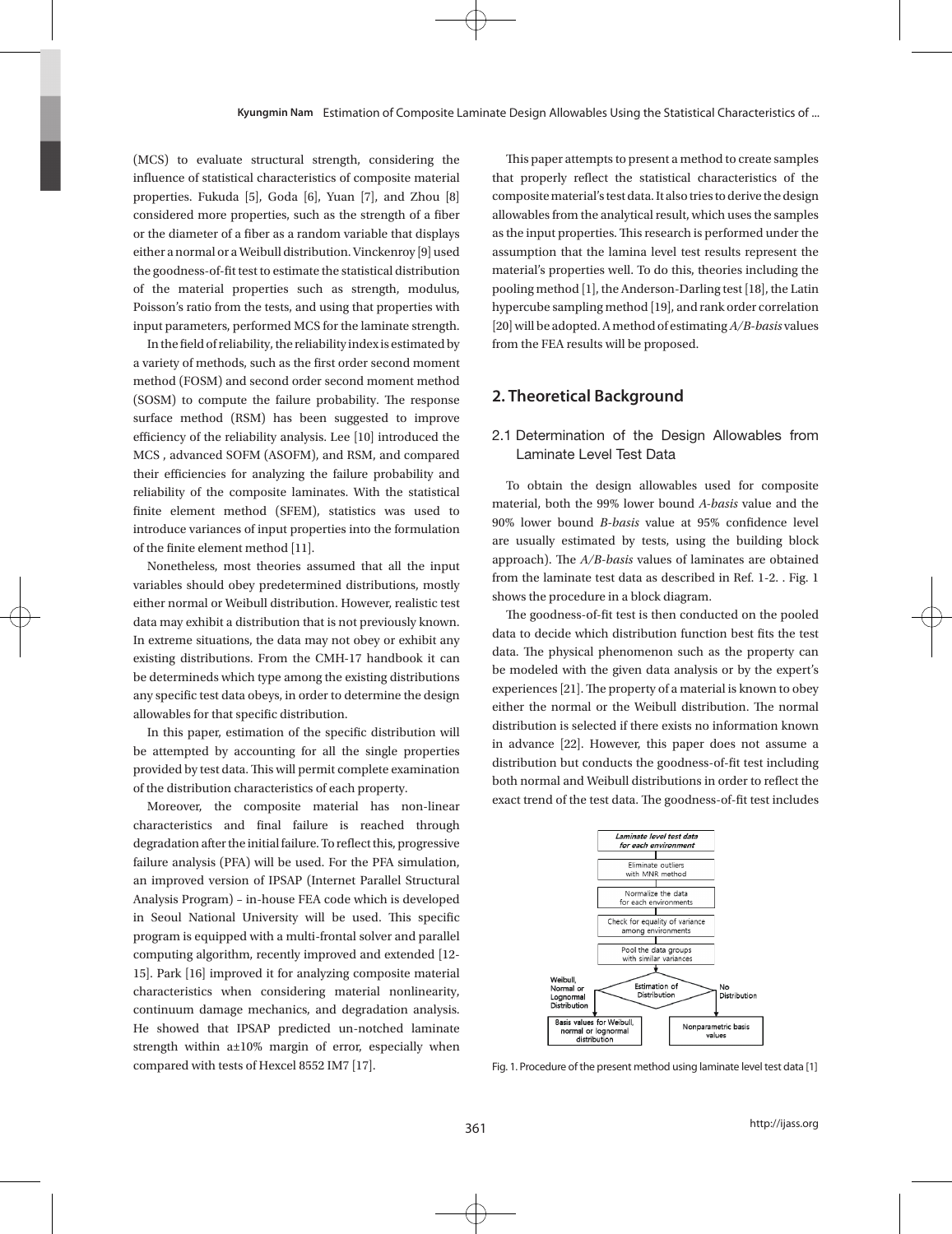the chi-square test, Kolmogorov-Smirnoff (K-S) test [23], Anderson-Darling (A-D) test, etc.

The A-D test was used in this paper since it is one of the most advanced forms. The A-D test examines for three distributions: Weibull, normal and lognormal distribution. If the test data shows that the *p*-value of a distribution exceeds 0.05, the test data will be assumed to conform to the distribution. If the Weibull distribution satisfies the condition, the normal and the lognormal distribution are not considered. The lognormal distribution is not considered when *p*-value of the normal distribution exceeds 0.05. If none of the distributions is satisfied, the basis value will be obtained by the non-parametric method.

*A/B-basis* values are computed by the equations for the selected statistical distribution. The equations for the *A/B*  values are functions of *n* and coefficients determined by *n*  with the tables in Ref. 1. Confidence in the test data will be determined by the number of the original test data *n* before pooling. In other words, *A/B* values are getting larger as the number of test data *n* increases.

# 2.2 Determination of the Design Allowables by Simulation

The procedure in Section 2.1 is used to estimate the *A/B-basis* values from the laminate test data. To obtain the basis values without laminate test data, the new method is proposed together with the sampling technique and FEA. Only the lamina level test data are used for the proposed method.

The procedure is described in Fig. 2.

- Part I: Sample generation from the lamina level test data for FEA
- ⅰ. Eliminate outliers from the lamina level test data for each environment (nm test data  $\times$  m properties  $\times$  t environments).
- ⅱ. Normalize the lamina level test data for each environment.
- iii. Examine for the equality of variance among environmental groups.
- ⅳ. Pool the normalized data groups with similar variance characteristics.
- v. Perform goodness-of-fit tests for the pooled data.
- ⅵ. Sample generation: sampling from the proper distribution function or direct sampling from the test data in accordance with the goodness-of-fit test results.

Steps i~v above for determining the distribution

characteristics of laminate level test data in the original procedure are performed to determine the distribution r<br>characteristics of lamina level test data. Since the goodnessof-fit test assumes that the sample population conforms to a specific distribution, it will be rational to extract the sample from the determined distribution function. Since the goodness-of-fit test assumes that the sample population conforms to a specific distribution,  $\alpha$ Because the *A/B-basis* values are directly extracted from the data if the test sample is deemed not to

Because the *A/B-basis* values are directly extracted from the data if the test sample is deemed not to conform to any specific distribution in the original procedure in Section 2.1, we also extract the samples directly from the test data without  $\,$ making any assumption on distribution. If  $N$  samples are selected from each property, a sample set given in  $X$  can be obtained. samples directly from the test data without making any assumption on distribution. If *N* samples are

$$
X = \begin{pmatrix} x_1 \\ x_2 \\ \vdots \\ x_N \end{pmatrix} \tag{1}
$$

$$
x_i = \left( F_{1 \ i}^{t u}, F_{1 \ i}^{t}, v_{1 2 \ i}^{t}, \cdots, G_{1 2 \ i}^{s} \right) \tag{2}
$$



Fig. 2. Procedure of the proposed method using lamina level test data and FEA(shaded blocks are newly added or modified procedures)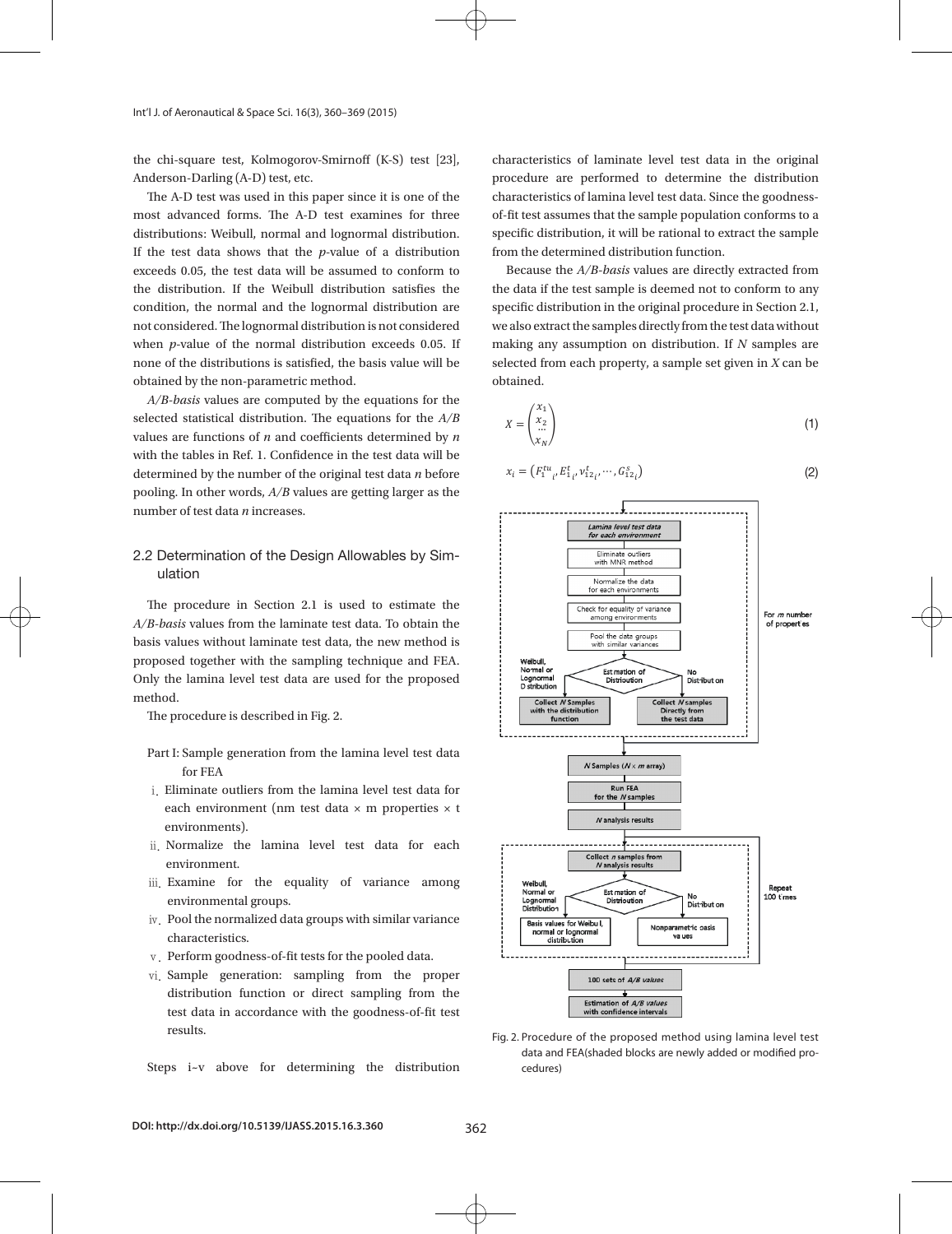Part II: Calculating *A*/*B-basis* values from the FEA results

- ⅶ. Calculate laminate strength with FEA for the samples (*N×m* array).
- viii. Build subset which consists of random  $n_{min}$  samples from *N* strength calculation results.
- ⅸ. Perform goodness-of-fit test for the subset.
- ⅹ. Calculate *A*/*B-basis* values for the proper distribution or with non-parametric methods.
- xi. Repeat viii~x 100 times.
- ⅹⅱ. Estimate *A*/*B-basis* values with confidence intervals.

Analysis results numbering *N* can be obtained if *N* samples are used as input to FEA. The simplest method is to determine the distribution characteristics of such *N*  number of results, and then obtain  $k_A$  and  $k_B$  according to N and estimate the *A*/*B-basis* values. Note, however, that the coefficients for the basis are set to reflect the reliability of the input data as the number of test data increases, and it will not be rational to increase reliability by simply increasing the repetitions of FEA. It is more rational to determine reliability considering the number of lamina level tests used as input.

Estimation of the *A*/*B-basis* values from *N* number of analytical results is a point estimation, with a less useful result. It is more useful to present the *A*/*B-basis* values with a confidence interval, which is a range estimation.

Considering these two factors, Steps viii~xii are presented. Assuming the number of the *m*-th property data of the lamina level test to be  $n_{m}$ , the smallest number is denoted by  $n_{min}$ . Conservatively, it is rational to assume the reliability of the input information used for analysis as the level of *nmin*. Subsets having nmin number of data from *N* number of result values can be extracted, and the *A*/*B-basis* values are estimated from these subsets. In example, if this process is repeated 100 times randomly, 100 *A/B* values will be obtained. Thus, 95% or 99% confidence intervals can be acquired.

# 2.3 Monte Carlo Simulation and Latin Hypercube Sampling

In the analysis of a structure using a composite material with significant uncertainty in its properties, it is difficult to predict behavior accurately with deterministic analysis, which considers only the average values of the properties. Therefore, it is rational to use the statistical approach, which can predict the statistical properties, such as average, distribution, and distribution form.

The main modeling variables such as shape and external force in addition to the properties are given values containing the uncertainties; the techniques reflecting them include the random sampling technique, expansion method, optimization method, statistics-based response function method, and statistics-based approximate integration [11]. Although all those methods (except the random sampling technique) improve efficiency by simplifying the model for approximation, they require additional formulation steps and contain inaccuracies arising from the simplification of the model.

The random sampling method based on the Monte Carlo simulation (MCS) can be applied directly, without modifying the basic model or formula, but requires an increased amount of computations. To supplement the efficiency problem of MCS, sampling techniques such as Latin hypercube sampling, orthogonal array-based sampling, and importance sampling, which all reduces the number of computations required yet obtains the same result, have been developed. They, allow excellent results with a relatively small number of samples [19].

MCS uses the statistical sampling technique to reflect the uncertainty of the model, and executes repeated analyses of the input variable sets extracted from the probability density of input variables of the model, using a random or pseudo-random number. Each input variable set is extracted in accordance with the definition by the probability density function based on the test data or known results. If a sufficient number of samples are used, the input variable distribution can be properly reproduced, and a solution with improved accuracy can be obtained.

Note, however, that such a task will not be suitable for complex models because of the excessive processing time required. To solve this problem, methods such as importance sampling, which assigns different importances to sections, and Latin Hypercube sampling (LHS), which ensures that the samples are uniformly distributed to all sections, have been suggested.

LHS has been applied and improved extensively, since it is simple to apply and highly efficient. Proposed by McKay, et al. [19], it creates samples that are evenly distributed throughout the range, without bias. The space where the input variables are distributed is uniformly divided into the size of sample *N* so that the samples are extracted in the sample probability in each section. *N* is generally larger than *k*+1 (*k* is the number of changing input variables) and is usually much larger, to ensure accuracy [24]. Random sampling is performed in each divided distribution domain. Only one sampling is allowed in each domain, with sampling performed in all domains. McKay proved that LHS requires fewer samples than basic random sampling method to obtain the same accuracy level.

If there are two or more variables such as  $X_1, X_2, \ldots, X_d$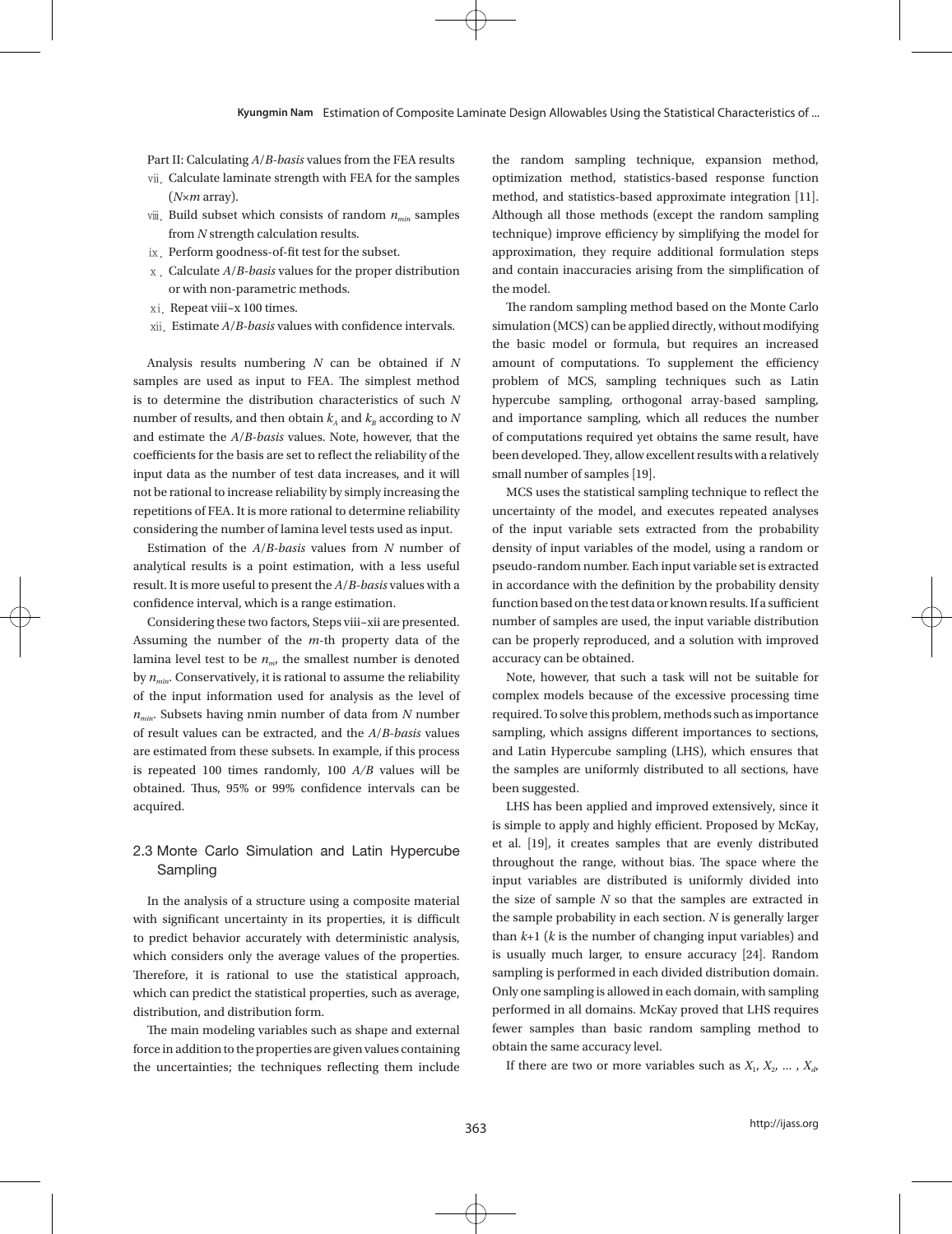each of the independently sampled  $X_1$ ,  $X_2$ , etc., is randomly matched to create sample *X* composed of *d* number of samples. In the process, cases of correlation that do not exist originally between the variables being assigned or *d*-dimensional space not being filled may be generated. Such a situation can be improved as the number of samples increases, or removed by checking the correlation between the sampled variables and change ranks of each data with rank order correlation [20].

# **3. Numerical Example**

#### 3.1 Pooling Lamina Level Test Data

The test data to be used in this paper are of Hexcel 8552 IM7, presented in Ref. 17. The lamina level test consists of five types of tests to obtain the basic properties such as strength and modulus, Poisson's ratio of tension, compression and shear of unidirectional laminates. They are as follows: longitudinal tension (LT) tests, longitudinal compression (LC) tests, transverse tension (TT) tests, transverse compression (LC) tests and in-plane shear (IPS) tests.

Since the property of a composite varies greatly according to temperature and humidity, each test is conducted under the following four temperature and humidity conditions: room temperature dry condition (RTD), cold temperature dry condition (CTD), elevated temperature dry condition (ETD) and elevated temperature wet condition (ETW). As shown in Table 1, the number of data in each environment is 18~20 on average, which is too small to estimate the statistical distribution, particularly for the material. Since the testing of composite material is conducted on a number of cases, it is

Table 1. Number of test data for Hexcel IM7 lamina level properties [17] Table 1. Number of test data for Hexcel IM7 lamina level properties [17]

difficult to obtain a sufficient number of data for each case. The pooling method discussed in CMH-17 [1] is presented to

Table 2.  $E_t$ <sup>t</sup> data from lamina level tests [17]

| Item             |            | $E_I^t(Msi)$ |            |
|------------------|------------|--------------|------------|
|                  | <b>RTD</b> | <b>CTD</b>   | <b>ETW</b> |
|                  | 22.553     | 22.425       | 23.285     |
|                  | 23.43      | 22.078       | 23.975     |
|                  | 22.588     | 22.573       | 23.793     |
|                  | 23.785     | 22.937       | 23.382     |
|                  | 23.433     | 21.852       | 25.578     |
|                  | 23.528     | 22.667       | 23.761     |
|                  | 22.795     | 22.342       | 24.389     |
|                  | 23.305     | 22.541       | 23.281     |
|                  | 23.076     | 22.54        | 23.977     |
|                  | 21.835     | 22.436       | 23.622     |
|                  | 23.716     | 22.801       | 24.702     |
|                  | 23.731     | 23.099       | 23.496     |
|                  | 20.707     | 22.103       | 23.719     |
|                  | 23.225     | 22.034       | 23.828     |
| <b>Test Data</b> | 23.053     | 23.03        | 23.558     |
|                  | 22.09      | 22.039       | 23.738     |
|                  | 22.973     | 22.651       | 24.063     |
|                  | 23.941     | 23.119       | 24.356     |
|                  |            | 23.219       | 23.222     |
|                  |            | 22.468       | 24.329     |
|                  |            | 22.832       | 24.378     |
|                  |            | 22.706       | 23.449     |
|                  |            |              | 24.831     |
|                  |            |              | 23.769     |
|                  |            |              | 23.93      |
|                  |            |              | 24.023     |
|                  |            |              | 24.79      |
|                  |            |              | 24.023     |
|                  |            |              | 24.778     |
| Average          | 22.987     | 22.567       | 24.001     |
| Std. Dev.        | 0.812      | 0.387        | 0.557      |
| #of Data $(n)$   | 18         | 22           | 29         |

| Property                     | Symbol                                                                               | # of Data  |            |                          |            | Test                        | Stacking              |  |
|------------------------------|--------------------------------------------------------------------------------------|------------|------------|--------------------------|------------|-----------------------------|-----------------------|--|
|                              |                                                                                      | <b>RTD</b> | <b>CTD</b> | <b>ETD</b>               | <b>ETW</b> |                             | sequence              |  |
| LT strength                  | $F_i^{\mu}$                                                                          | 18         | 22         | $\overline{\phantom{0}}$ | 18         |                             |                       |  |
| LT modulus                   | $E_I^t$                                                                              | 18         | 22         | ٠                        | 29         | Longitudinal                | $[0]_6$               |  |
| LT Poisson's<br>ratio        | $\nu_1^t$                                                                            | 18         | 22         | $\overline{a}$           | 25         | Tension                     |                       |  |
| TT strength                  | $F^{tu}$                                                                             | 20         | 21         | $\overline{\phantom{0}}$ | 19         | Transverse                  | $[90]_{11}$           |  |
| TT modulus                   | $E^I$                                                                                | 20         | 21         | $\overline{\phantom{0}}$ | 19         | Tension                     |                       |  |
| LC modulus                   | $E_i^c$                                                                              | 15         | 20         | 17                       | 35         |                             |                       |  |
| LC Poisson's<br>ratio        | $\nu_{D}^{\;\;c}$                                                                    | 15         | 20         | 17                       | 35         | Longitudinal<br>Compression | $[0]_{14}$            |  |
| TC strength                  | $F^{cu}$                                                                             | 20         | 20         |                          | 25         |                             |                       |  |
| TC modulus                   | $E^c$                                                                                | 20         | 20         |                          | 9          | Transverse                  | $[90]_{14}$           |  |
| <b>TC Poisson's</b><br>ratio | $\nu_{2l}^{\quad c}$                                                                 | 20         | 20         |                          | 9          | Compression                 |                       |  |
| IPS 0.2%<br>yield strength   | ${F_{\scriptscriptstyle I}}^{\scriptscriptstyle s0.2\%{\scriptscriptstyle\cal E}}_z$ | 12         |            | $\overline{\phantom{0}}$ | 19         | In-Plane                    | $[+45/$               |  |
| IPS strength                 | ${F_{I2}}^{s5\%e}$                                                                   | 16         | 21         |                          | 20         | Shear                       | $-45$ ] <sub>3s</sub> |  |
| IPS modulus                  | $G_{12}^s$                                                                           | 16         | 21         |                          | 20         |                             |                       |  |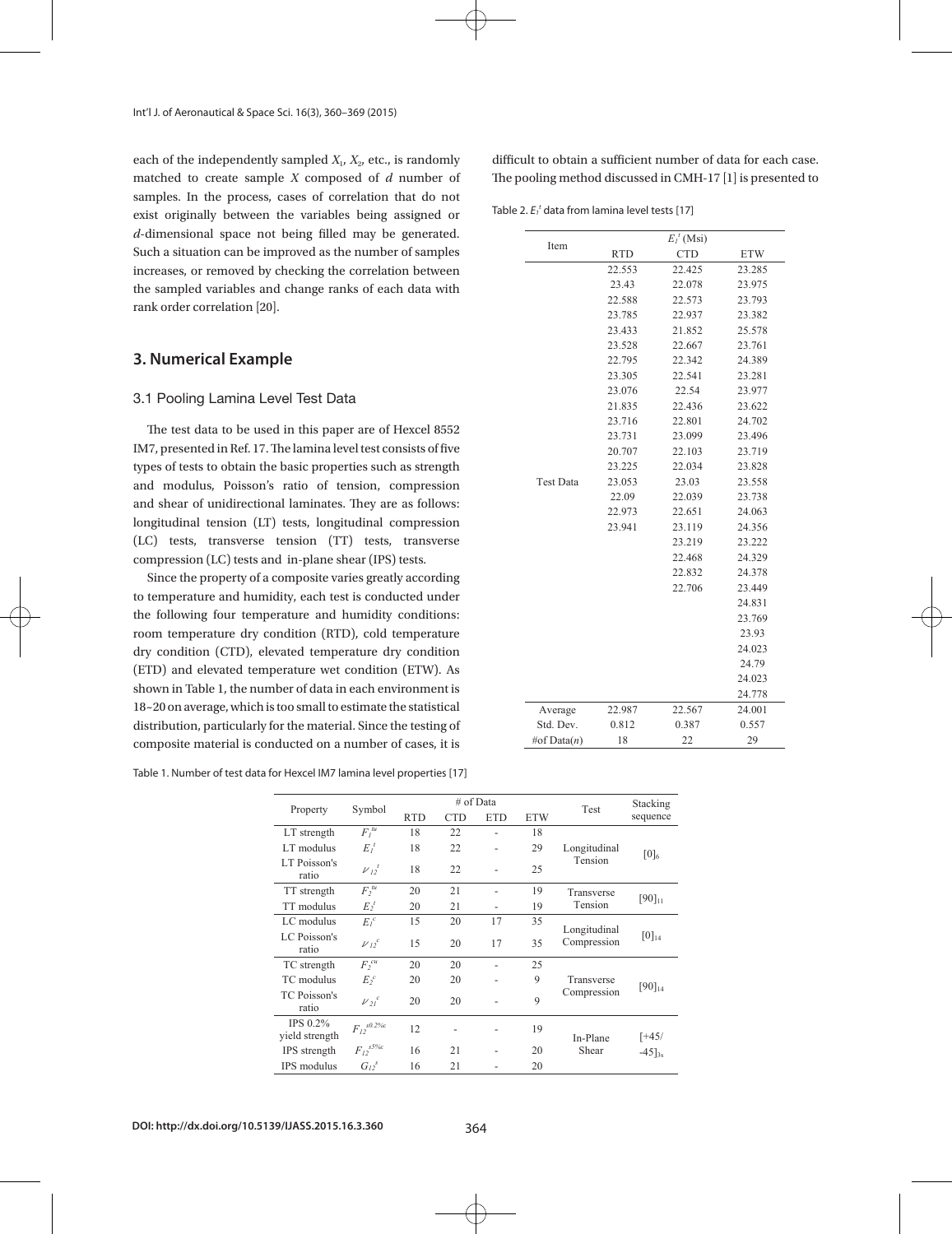overcome such difficulties.

This section describes the pooling procedure with the  $E_i^{\mu}$ property, which is the longitudinal tensile modulus of the material. The raw data for each environment of  $E_i^t$  are given in Table 2. Firstly, outlier removal and normalizing for each environment's data are performed in accordance with the procedure explained in Section 2. The normalized data are shown in Table 3. The variance analysis of the sets of all the environmental groups yielded a *p*-value of 0.34, indicating similar variance characteristics. Therefore, the data of all three environments of  $E_i^t$  can be grouped together to estimate the distribution characteristics of the lamina level  $E_i$ <sup>t</sup> property. As a result, the data size became 68; this was sufficient to infer the distribution.

#### 3.2 Estimation of Distribution and Sampling

The consistency of the results with the normal, Weibull, and lognormal distributions was evaluated by using the Anderson-Darling goodness-of-fit test [18]. Table 4 shows

Table 3. Normalized data of *E1 t* Table 3. Normalized data of *E1*

|                    | $E_I^t(Msi)$ |            |            |  |  |  |  |  |
|--------------------|--------------|------------|------------|--|--|--|--|--|
| Item               | <b>RTD</b>   | <b>CTD</b> | <b>ETW</b> |  |  |  |  |  |
|                    | 0.9754       | 0.9937     | 0.9702     |  |  |  |  |  |
|                    | 1.0134       | 0.9783     | 0.9989     |  |  |  |  |  |
|                    | 0.9769       | 1.0002     | 0.9913     |  |  |  |  |  |
|                    | 1.0287       | 1.0164     | 0.9742     |  |  |  |  |  |
|                    | 1.0135       | 0.9683     | 1.0657     |  |  |  |  |  |
|                    | 1.0176       | 1.0044     | 0.9900     |  |  |  |  |  |
|                    | 0.9859       | 0.9900     | 1.0162     |  |  |  |  |  |
|                    | 1.0080       | 0.9988     | 0.9700     |  |  |  |  |  |
|                    | 0.9981       | 0.9988     | 0.9990     |  |  |  |  |  |
|                    | 0.9444       | 0.9942     | 0.9842     |  |  |  |  |  |
|                    | 1.0257       | 1.0103     | 1.0292     |  |  |  |  |  |
|                    | 1.0264       | 1.0235     | 0.9790     |  |  |  |  |  |
|                    | 1.0045       | 0.9794     | 0.9883     |  |  |  |  |  |
|                    | 0.9971       | 0.9763     | 0.9928     |  |  |  |  |  |
| Normalized<br>Data | 0.9554       | 1.0205     | 0.9815     |  |  |  |  |  |
|                    | 0.9936       | 0.9766     | 0.9890     |  |  |  |  |  |
|                    | 1.0355       | 1.0037     | 1.0026     |  |  |  |  |  |
|                    |              | 1.0244     | 1.0148     |  |  |  |  |  |
|                    |              | 1.0289     | 0.9675     |  |  |  |  |  |
|                    |              | 0.9956     | 1.0137     |  |  |  |  |  |
|                    |              | 1.0117     | 1.0157     |  |  |  |  |  |
|                    |              | 1.0061     | 0.9770     |  |  |  |  |  |
|                    |              |            | 1.0346     |  |  |  |  |  |
|                    |              |            | 0.9903     |  |  |  |  |  |
|                    |              |            | 0.9970     |  |  |  |  |  |
|                    |              |            | 1.0009     |  |  |  |  |  |
|                    |              |            | 1.0329     |  |  |  |  |  |
|                    |              |            | 1.0009     |  |  |  |  |  |
|                    |              |            | 1.0324     |  |  |  |  |  |
| Average            | 1.0000       | 1.0000     | 1.0000     |  |  |  |  |  |
| Std. Dev.          | 0.0258       | 0.0172     | 0.0232     |  |  |  |  |  |
| #of Data(n)        | 17           | 22         | 29         |  |  |  |  |  |

the result. The normal fit of initial data and pooled data are shown in Figs. 3 and 4.

As a result of the procedure described in this Section 2.1, the population of  $E_i^t$  can be considered to have the normal distribution, and sampling can be performed using the normal probability distribution function. By the same procedure, the other properties of IM7 were pooled, and the resulting of estimation of distribution characteristics is given in Table 5.

Sampling is performed in accordance with the result of the estimation of distribution. Properties that follow the distributions are sampled using probability distribution functions and a random number generator. Since general random number generators give random numbers in [0,1] for uniform distribution, to obtain random numbers that are not uniformly distributed, an inverse transform



Fig. 3. Normal fit of test data for each environment



Fig. 4. Normal fit of pooled data Fig. 4. Normal fit of pooled data

Table 4. Anderson-Darling goodness-of–fit tests for *E1 t* Table 4. Anderson-Darling goodness-of–fit tests for *E1*

| Distribution | <i>p</i> -value of A-D test | Result              |
|--------------|-----------------------------|---------------------|
| Weibull      | 0.005                       | rejected $(p<0.05)$ |
| Normal       | 0.786                       | accepted $(p>0.05)$ |
| Lognormal    | 0.815                       | not considered      |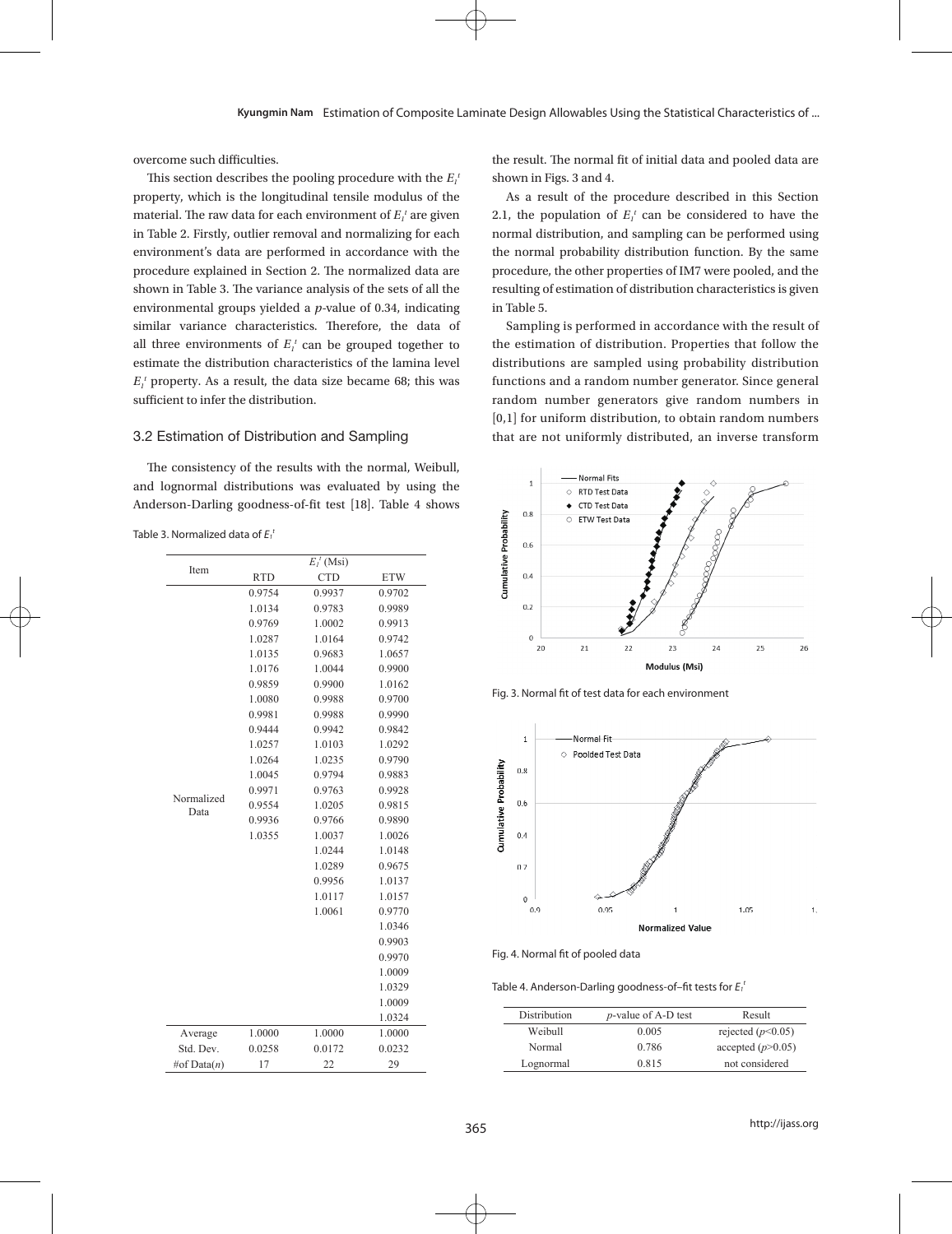#### Int'l J. of Aeronautical & Space Sci. 16(3), 360–369 (2015)

method is generally used [25]. Because the Weibull distribution function can be transformed to an inverse function, random numbers for this distribution can be obtained by inverse transform method. But there is no inverse function for normal and lognormal distributions;

Table 5. Distribution estimation of pooled data of lamina level properties  $T<sub>1</sub>$  set of 1,000 sample set of 1,000 samples for analysis for analysis for analysis for analysis for analysis for analysis for an allow  $T<sub>2</sub>$  samples for an allow  $T<sub>2</sub>$  samples for an allow  $T<sub>2</sub>$  sam

|                                        |                                       | Sample Sets |             |           |        |                 |  |  |  |
|----------------------------------------|---------------------------------------|-------------|-------------|-----------|--------|-----------------|--|--|--|
| Property                               | $X_I$<br>$X_{2}$<br>$X_3$<br>$\cdots$ |             | $X_{1,000}$ | Method    |        |                 |  |  |  |
| F <sub>t</sub> <sup>tu</sup>           | 359.19                                | 393.75      | 388.35      |           | 379.48 | Normal Dist.    |  |  |  |
| $E_I$                                  | 23.392                                | 23.226      | 23.181      |           | 23.786 | Normal Dist     |  |  |  |
| $\nu_1^t$                              | 0.3150                                | 0.3080      | 0.3060      | $\sim$    | 0.3190 | Direct Sampling |  |  |  |
| F <sub>2</sub> <sup>tu</sup>           | 8.3573                                | 9.4621      | 8.6380      | $\sim$    | 9.8765 | Weibull Dist.   |  |  |  |
| $E_2^I$                                | 1.4010                                | 1.3330      | 1.2973      | u.        | 1.3070 | Direct Sampling |  |  |  |
| $E_i^c$                                | 18.341                                | 19.827      | 23.517      |           | 18.137 | Normal Dist     |  |  |  |
| $\nu_2^c$                              | 0.3261                                | 0.3458      | 0.3446      | $\sim$    | 0.3394 | Lognormal Dist. |  |  |  |
| $F_2^{cu}$                             | 46.486                                | 42.616      | 39.043      | $\ddotsc$ | 42.841 | Weibull Dist    |  |  |  |
| $E_2^c$                                | 1.4019                                | 1.4288      | 1.2817      | $\sim$    | 1.3139 | Normal Dist     |  |  |  |
| $\nu_{2l}^{\;\;c}$                     | 0.0245                                | 0.0247      | 0.0228      | $\ddotsc$ | 0.0208 | Weibull Dist.   |  |  |  |
| ${F_{\textit{I2}}}^{\textit{s0.2\%c}}$ | 13.616                                | 12.948      | 13.072      | $\ddotsc$ | 12.713 | Weibull Dist    |  |  |  |
| $F_{I2}^{s5\%c}$                       | 8.1170                                | 7.8693      | 8.2790      | $\ddotsc$ | 8.2790 | Direct Sampling |  |  |  |
| $G_{12}^s$                             | 0.6887                                | 0.7101      | 0.6700      | $\ddotsc$ | 0.6637 | Normal Dist     |  |  |  |

## Table 6. Sample set of 1,000 samples for analysis Table 6. Sample set of 1,000 samples for analysis

we used an approximate inverse transform method [26]. Properties not obeying those three distributions are sampled directly in the pooled test data. The structure of the present sample set is shown in Table 6, when the sample set size is 1,000.

## 3.3 Computation of the Design Allowable from Simulation Results

Since lamina level test data for the sampling have 12~25 data for each case, only the *B-basis* value can be obtained [1]. Un-notched and open-hole laminate configurations for

| Table 7. Laminate configurations for simulation |  |
|-------------------------------------------------|--|
|-------------------------------------------------|--|

| Laminate                       |                  | <b>Stacking Sequence</b>                      |
|--------------------------------|------------------|-----------------------------------------------|
| Un-Notched laminate<br>Tension | UNT1             | $[45,0,-45,90]$ <sub>2s</sub>                 |
|                                | UNT <sub>2</sub> | $[45, -45, 0, 45, -45, 90, 45, -45, 45, -45]$ |
|                                | UNT3             | $[0,45,0,90,0,-45,0,45,0,-45]$                |
| Open-Hole laminate<br>Tension  | OHT <sub>1</sub> | $[45, 0, -45, 90]_{2s}$                       |
|                                | OHT <sub>2</sub> | $[45, -45, 0, 45, -45, 90, 45, -45, 45, -45]$ |
|                                | OHT3             | $[0,45,0,90,0,-45,0,45,0,-45]$                |

|                     |        | Sample Sets |        |    |             |                 |  |  |  |
|---------------------|--------|-------------|--------|----|-------------|-----------------|--|--|--|
| Property            | $X_I$  | $X_2$       | $X_3$  |    | $X_{1,000}$ | Method          |  |  |  |
| $F_l^{\mu}$         | 359.19 | 393.75      | 388.35 |    | 379.48      | Normal Dist.    |  |  |  |
| $E_I^t$             | 23.392 | 23.226      | 23.181 | ă. | 23.786      | Normal Dist     |  |  |  |
| $\nu_{12}^{\prime}$ | 0.3150 | 0.3080      | 0.3060 | ù. | 0.3190      | Direct Sampling |  |  |  |
| $F_2^{tu}$          | 8.3573 | 9.4621      | 8.6380 | ù. | 9.8765      | Weibull Dist.   |  |  |  |
| $E_2^t$             | 1.4010 | 1.3330      | 1.2973 | ш. | 1.3070      | Direct Sampling |  |  |  |
| $E_i^c$             | 18.341 | 19.827      | 23.517 | ш. | 18.137      | Normal Dist     |  |  |  |
| $\nu_2^c$           | 0.3261 | 0.3458      | 0.3446 |    | 0.3394      | Lognormal Dist. |  |  |  |
| $F^{cu}$            | 46.486 | 42.616      | 39.043 | ù. | 42.841      | Weibull Dist.   |  |  |  |
| $E^c$               | 1.4019 | 1.4288      | 1.2817 | ù. | 1.3139      | Normal Dist     |  |  |  |
| $\nu_{21}^{\circ}$  | 0.0245 | 0.0247      | 0.0228 | ù. | 0.0208      | Weibull Dist.   |  |  |  |
| ${F_{I2}}^{s0.2\%}$ | 13.616 | 12.948      | 13.072 | ш. | 12.713      | Weibull Dist.   |  |  |  |
| ${F_{I2}}^{s5\%c}$  | 8.1170 | 7.8693      | 8.2790 |    | 8.2790      | Direct Sampling |  |  |  |
| $G_{12}^s$          | 0.6887 | 0.7101      | 0.6700 | ù. | 0.6637      | Normal Dist.    |  |  |  |

#### Table 8. Laminate tensile strength analysis results in simulation Table 8. Laminate tensile strength analysis results in simulation

|                  | Tensile Strength Analysis Results (ksi) |                  |          |        |                  |          |  |  |  |
|------------------|-----------------------------------------|------------------|----------|--------|------------------|----------|--|--|--|
| Input Sample Set | UNT1                                    | UNT <sub>2</sub> | UNT3     | OHT1   | OHT <sub>2</sub> | OHT3     |  |  |  |
| $X_I$            | 100.29                                  | 66.954           | 161.03   | 59.206 | 46.187           | 87.125   |  |  |  |
| $X_2$            | 109.84                                  | 71.971           | 176.50   | 62 362 | 47 377           | 92.066   |  |  |  |
| $X_3$            | 109.94                                  | 72 016           | 17491    | 63 446 | 47.936           | 92.969   |  |  |  |
| $X_4$            | 99.490                                  | 66 297           | 160.92   | 57.993 | 44 244           | 85.558   |  |  |  |
| $X_5$            | 102.17                                  | 67825            | 163.07   | 60.768 | 47467            | 89.599   |  |  |  |
| $\sim$           | $\cdots$                                | $\cdots$         | $\cdots$ | $\sim$ | $\cdots$         | $\cdots$ |  |  |  |
| $X_{1000}$       | 104.85                                  | 69.253           | 167.16   | 61.570 | 47 392           | 90.992   |  |  |  |
| Sample Mean      | 101.79                                  | 67.566           | 16345    | 59.835 | 46.096           | 88.542   |  |  |  |
| Sample Std. Dev. | 4.759                                   | 2.675            | 6.950    | 2.018  | 1.349            | 2.779    |  |  |  |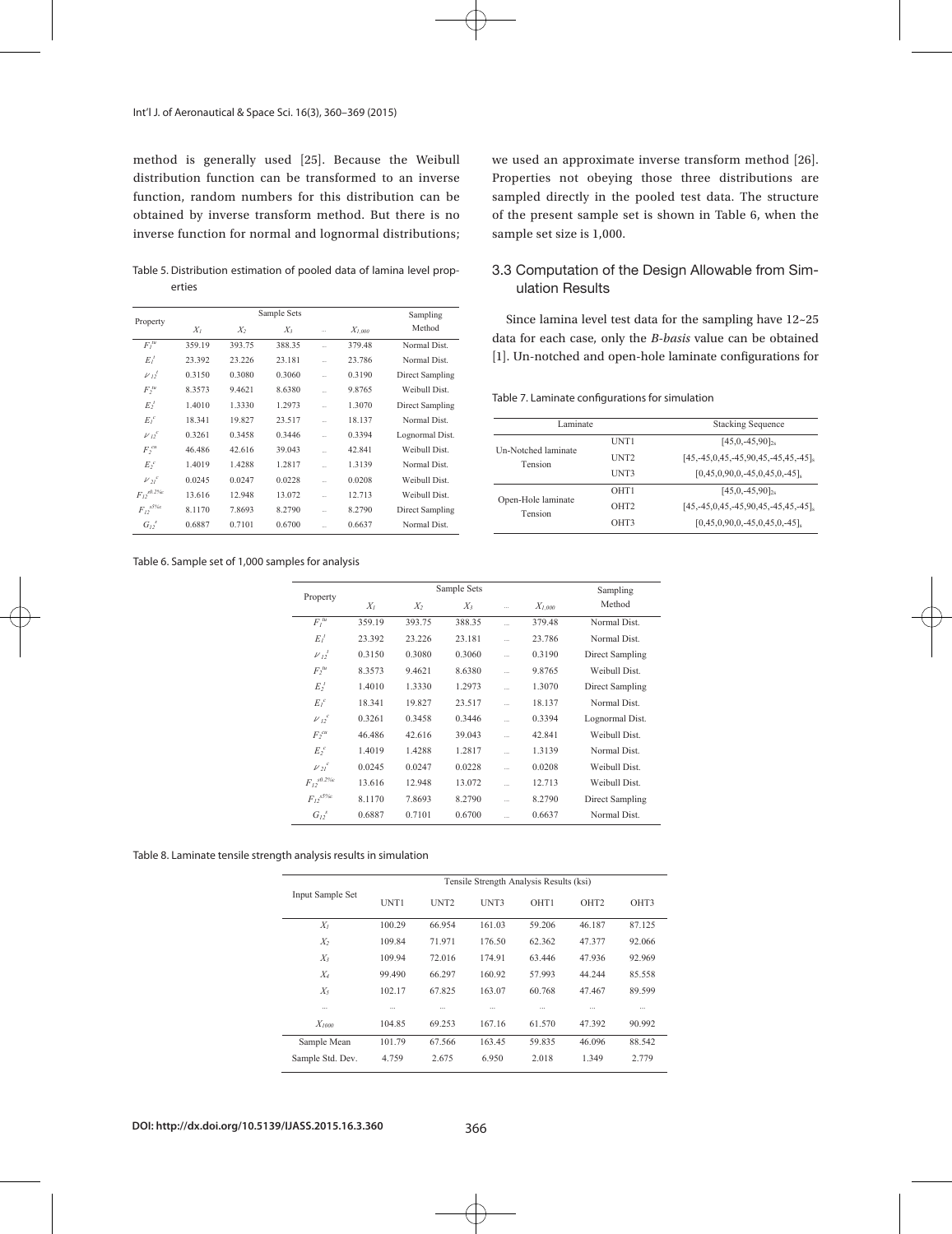this analysis are presented in Table 7. Longitudinal tensile strength analysis results on the un-notched and open-hole laminates under tensile loading using the sampling method (Section 2.2) and PFA FEA are given in Table 8.

For OHT1, the methodology for determining the  $\blacksquare$ *B-basis* value is presented as follows. First, the Anderson-Darling goodness-of-fit test was performed to estimate the oHT2/3), the *B-basis* values and distribution characteristic of 1,000 strength values for OHT1. distribution. As shown in Table 9, OHT1 tensile strength obeys the normal distribution.

Among the lamina level test data used for the sample generation, the smallest number of tests  $n_{min}$  is 12, for the  $\overline{r}_{Table 11}$ , *B*-basis values for OHT1 lam property *F*12*s5*%*<sup>ε</sup>* of in-plane shear tests. Now, a subset of 12 values is collected randomly as shown in Table 10. For the  $S_{\text{inert}}$ normal distribution,  $k_B = 2.211$  can be found in Table 8.5.14  $\frac{1}{2}$  in Ref. 1 for  $n = 12$ . With following equation, the *B-basis* value for the subset is obtained.

$$
B = \bar{x} - k_B s = 60.051 - 2.211 \times 2.114 = 55.377
$$
 (3)

Table 9. Anderson-Darling goodness-of-fit tests for the simulation **in the strength is presented as follows.** 99<br>- معالجته results Table 9. Anderson-Darling goodness-of-fit tests for the simulation results for the simulation results for the simulation results for the simulation results for the simulation results for the simulation results for the simu

| Distribution | <i>p</i> -value of A-D test | Result              | Table 12, B-basis value com |
|--------------|-----------------------------|---------------------|-----------------------------|
| Weibull      |                             | rejected $(p<0.05)$ |                             |
| Normal       | 0.093                       | accepted $(p>0.05)$ |                             |
| Lognormal    | 0.526                       | not considered      | Laminate Model              |

| Table 10. Subset for B-basis value computation |  |
|------------------------------------------------|--|
|------------------------------------------------|--|

| Tensile Strength of OHT1 (ksi) |        |  |                |                                        | UNT3 |                  |  |    | $145.350 \pm 12$ |                  |                            |  |  |
|--------------------------------|--------|--|----------------|----------------------------------------|------|------------------|--|----|------------------|------------------|----------------------------|--|--|
|                                |        |  |                |                                        |      | OHT1             |  |    | $54.697 \pm 2.$  |                  |                            |  |  |
|                                | 63.360 |  |                |                                        |      | OHT <sub>2</sub> |  |    |                  | $42.358 \pm 2.3$ |                            |  |  |
|                                | 57.538 |  |                |                                        |      | OHT3             |  |    |                  | $81.071 \pm 4.$  |                            |  |  |
|                                | 61.611 |  |                |                                        |      |                  |  |    |                  |                  |                            |  |  |
|                                | 57.533 |  |                |                                        |      |                  |  |    |                  |                  |                            |  |  |
|                                | 61.641 |  |                | <b>UN11</b>                            |      |                  |  |    |                  |                  |                            |  |  |
|                                | 61.686 |  |                | UNT2                                   |      |                  |  |    |                  |                  |                            |  |  |
|                                | 61.157 |  |                |                                        |      |                  |  |    |                  |                  |                            |  |  |
|                                | 59.084 |  |                | UNT3                                   |      |                  |  |    |                  |                  |                            |  |  |
|                                | 62.935 |  | Laminate model | 01111                                  |      |                  |  |    |                  |                  |                            |  |  |
|                                | 60.548 |  |                | OHT <sub>2</sub>                       |      |                  |  |    |                  |                  |                            |  |  |
|                                | 62.742 |  |                |                                        |      |                  |  |    |                  |                  |                            |  |  |
|                                | 57.981 |  |                | OIII3                                  |      |                  |  |    |                  |                  |                            |  |  |
|                                | 60.051 |  |                |                                        |      |                  |  |    |                  |                  |                            |  |  |
|                                | 2.114  |  |                |                                        | 0    | 20               |  | 40 | 60               |                  | 80<br>Tensile <sub>s</sub> |  |  |
|                                | 55.377 |  |                | Fig. 5. B-basis value estimations with |      |                  |  |    |                  |                  |                            |  |  |

interval, as shown in Table 11. The final result of the *B-basis* value for OHT1 laminate strength is presented as follows.

for *n* = 12. With following equation, the *B-basis* value for the subset is obtained.

ማግኘት የሚያስችል ጥር ግን የሚያስችል ጥር ግን የሚያስችል ጥር ግን የሚያስችል ጥር ግን የሚያስችል ጥር ግን የሚያስችል ጥር ግን የሚያስችል ጥር ግን የሚያስችል ጥር ግን የ

for *n* = 12. With following equation, the *B-basis* value for the subset is obtained.

ማግ ሞክሮ ምክር ማግ ምክር ማግ ምክር ማግ ምክር ማግ ምክር ማግ ምክር ማግ ምክር ማግ ምክር ማግ ምክር ማግ ምክር ማግ ምክር ማግ ምክር ማግ ምክር ማግ ምክር ማግ ምክር ማ<br>የአማርኛ ምክር ማግ ምክር ማግ ምክር ማግ ምክር ማግ ምክር ማግ ምክር ማግ ምክር ማግ ምክር ማግ ምክር ማግ ምክር ማግ ምክር ማግ ምክር ማግ ምክር ማግ ምክር ማግ ምክር ማ

 $B = 54.697 \pm 2.687$  (ksi) (99% confidence interval) (4) (4)

ibution.<br>
test result well in the discrepancy range. OHT2/3), the *B-basis* values are calculated by the same Overall, the analysis results for the B-basis values predict the For the other laminate configurations (UNT1/2/3 and process. Table 12 and Fig. 5 show the analysis results.

Table 11. *B-basis* values for OHT1 laminate Table 11. *B-basis* values for OHT1 laminate

| lues is collected randomly as shown in Table 10. For the                | Subset #      | OHT1 Strength              |  |
|-------------------------------------------------------------------------|---------------|----------------------------|--|
| rmal distribution, $kB = 2.211$ can be found in Table 8.5.14            |               | <i>B-Basis</i> Value (ksi) |  |
| Ref. 1 for $n = 12$ . With following equation, the <i>B-basis</i> value |               | 55.377                     |  |
| the subset is obtained. '                                               |               | 55.356                     |  |
|                                                                         |               | 54.218                     |  |
| $B = \bar{x} - k_B s = 60.051 - 2.211 \times 2.114 = 55.377$<br>(3)     |               | 53.486                     |  |
| For 100 subsets collected randomly, 100 B-basis values                  |               | 57.277                     |  |
| e obtained. For those 100 values, we can find both the                  |               |                            |  |
| west and highest discrepancy levels for a 99% confidence                | 100           | 54.883                     |  |
|                                                                         | $0.5\%$ Value | 52.010                     |  |
| ble 9. Anderson-Darling goodness-of-fit tests for the simulation        | 99.5% Value   | 57.385                     |  |
| roculte                                                                 |               |                            |  |

Table 12. *B-basis* value computation results Table 12. *B-basis* value computation results

| weidull                                  | υ     | rejected $(p<0.05)$            |                  |                            |         |
|------------------------------------------|-------|--------------------------------|------------------|----------------------------|---------|
| Normal                                   | 0.093 | accepted $(p>0.05)$            |                  | <i>B-Basis</i> Value (ksi) |         |
| Lognormal                                | 0.526 | not considered                 | Laminate Model   | Analysis                   | Test    |
|                                          |       |                                | UNT1             | $90.927 \pm 6.667$         | 92.427  |
| 10. Subset for B-basis value computation |       | UNT <sub>2</sub>               | $59454 \pm 5652$ | 58.718                     |         |
| $\#$ in the Original 1,000 Sets          |       | Tensile Strength of OHT1 (ksi) | UNT3             | $145.350 \pm 12.704$       | 156.435 |
| (random)                                 |       |                                | OHT <sub>1</sub> | $54.697 \pm 2.687$         | 54.459  |
| 72                                       |       | 63.360                         | OHT <sub>2</sub> | $42.358 \pm 2.524$         | 41.292  |
| 678                                      |       | 57.538                         | OHT3             | $81.071 \pm 4.746$         | 77.869  |



Fig. 5. *B-basis* value estimations with 99% confidence interval

http://ijass.org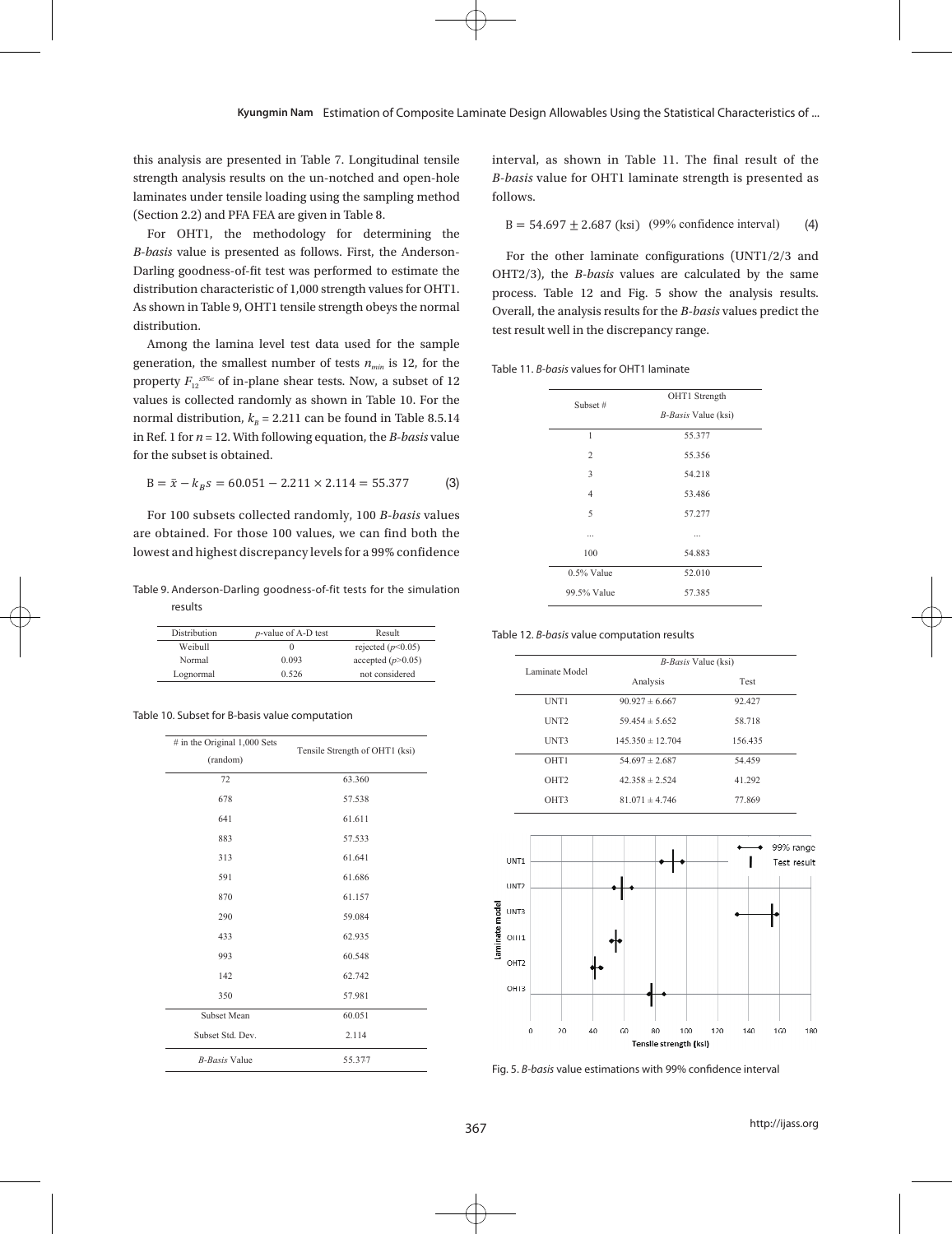Int'l J. of Aeronautical & Space Sci. 16(3), 360–369 (2015)

# **4. Concluding Remarks**

In this paper, a methodology is proposed to predict the design allowables for laminates, without the costly and timeconsuming laminate level tests, through a simulation using lamina level test data.

To accurately estimate distribution characteristics of the properties from lamina level test data, a pooling method and Anderson-Darling goodness-of-fit test were conducted. The Latin hypercube sampling method was used to create welldistributed random samples.

By using the samples which have the test results' distribution characteristics for each property and progressive failure analysis by an improved version of IPSAP was performed to obtain the tensile strengths for the three un-notched laminates and the three open-hole laminate configurations. By collecting subsets in the strength analysis results, the *B-basis* values were obtained with certain discrepancy range. The *B-basis* values from laminate level tests were predicted well with the analysis, and the potential of substituting simulation for laminate tests was well demonstrated.

This methodology was performed under the assumption that the lamina level test data reflects statistically enough the lamina population's uncertainty characteristics from batches, environments, voids and defects. If the number of the test data is too small or only partly reflects the population characteristics, the analysis results cannot be generalized to obtain design allowables. To complement this, the pooling method was used. Confidence of the analysis result can be improved by using large number of data that influences the uncertainty property better.

When determining the parameters for the basis computation, the reliability level was assumed in accordance with the smallest number of data among the properties of the lamina level test. But, for the properties contributing to the result which have different sensitivities, more study is needed for determining the reliability level, considering the number of data of the property of higher sensitivity.

# **Acknowledgement**

This study was supported by the Korean Ministry of Land, Infrastructure and Transport Affairs (MOLIT) through the Air Transportation Advancement Program (ATAP) of the Korea Agency for Infrastructure Technology Advancement (KAIA).

# **References**

[1] CMH-17, *Composite Materials Handbook*, Federal Aviation Administration, 2012.

[2] DOT/FAA/AR-03/19, *Material Qualification and Equivalency for Polymer Matrix Composite Material Systems: Updated Procedure*, Federal Aviation Administration, 2003.

[3] J. Astill, C. Nosseir, and M. Shinozuka, "Impact Loading on Structures with Random Properties", *J. Structural Mechanics*, Vol. 1, No. 1, 1972, pp. 63-77.

[4] K. P. Oh, "A Monte Carlo Study of the Strength of Unidirectional Fiber-Reinforced Composites", *J. Composite Materials*, Vol. 13, 1979, pp. 311-328.

[5] H. Fukuda, and T. W. Chou, "Monte Carlo Simulation of the Strength of Hybrid Composites", *J. Composite Materials*, Vol. 16, 1982, pp. 371-385.

[6] K. Goda, and S. L. Pheonix, "Reliability Approach to the Tensile Strength of Unidirectional CFRP Composites by Monte Carlo Simulation in a Shear-Lag Model", *Composite Science and Technology*, Vol. 50, 1994, pp. 457-468.

[7] J. Yuan, Y. Xia, and B. Yang, "A Note on the Monte Carlo Simulation of the Tensile Deformation and Failure Process of Unidirectional Composites", *Composite Science and Technology*, Vol. 52, 1994, pp. 197-204.

[8] Y. Zhou, H. Mahfuz, and S. Jeelani, "Numerical Simulation for High Strain Rate Failure Process of Unidirectional Sicf-Al Composites", *Int. J. Damage Mechanics*, Vol. 14, No. 4, 2005, pp. 321-341.

[9] G. Vinckenroy, and W. Wilde, "The Use of Monte Carlo Techniques in Statistical Finite Element Methods for the Determination of the Structural Behaviour of Composite Materials Structural Components", *Composite Structures*, Vol. 32, 1995, pp. 247-253.

[10] S. J. Lee, I. G. Kim, and M. H. Jang, "Reliability Analysis for Composite Plate with the Various Design Requirements", J. *The Korean Society for Composite Materials*, Vol. 20, No. 4, 2007, pp. 25-30.

[11] P. Marek, M. Gustar, and T. Anagnos, *Simulation-Based Reliability Assessment*, CRC Press, 1995.

[12] J. H. Kim, and S. J. Kim, "A Multifrontal Solver Combined with Graph Partitioners", *AIAA Journal*, Vol. 38, No. 8, Aug. 1999, pp. 964-970.

[13] S. J. Kim, C. S. Lee, and J. H. Kim, "Large-Scale Structural Analysis by Parallel Multifrontal Solver through Internet Based Pcs", *AIAA Journal*, Vol. 40, No. 2, 2002, pp. 359-367.

[14] J. H. Kim, C. S. Lee, and S. J. Kim, "High-Performance Domain-Wise Parallel Direct Solver for Large-Scale Structural Analysis", *AIAA Journal*, Vol. 43, No. 3, 2005, pp.